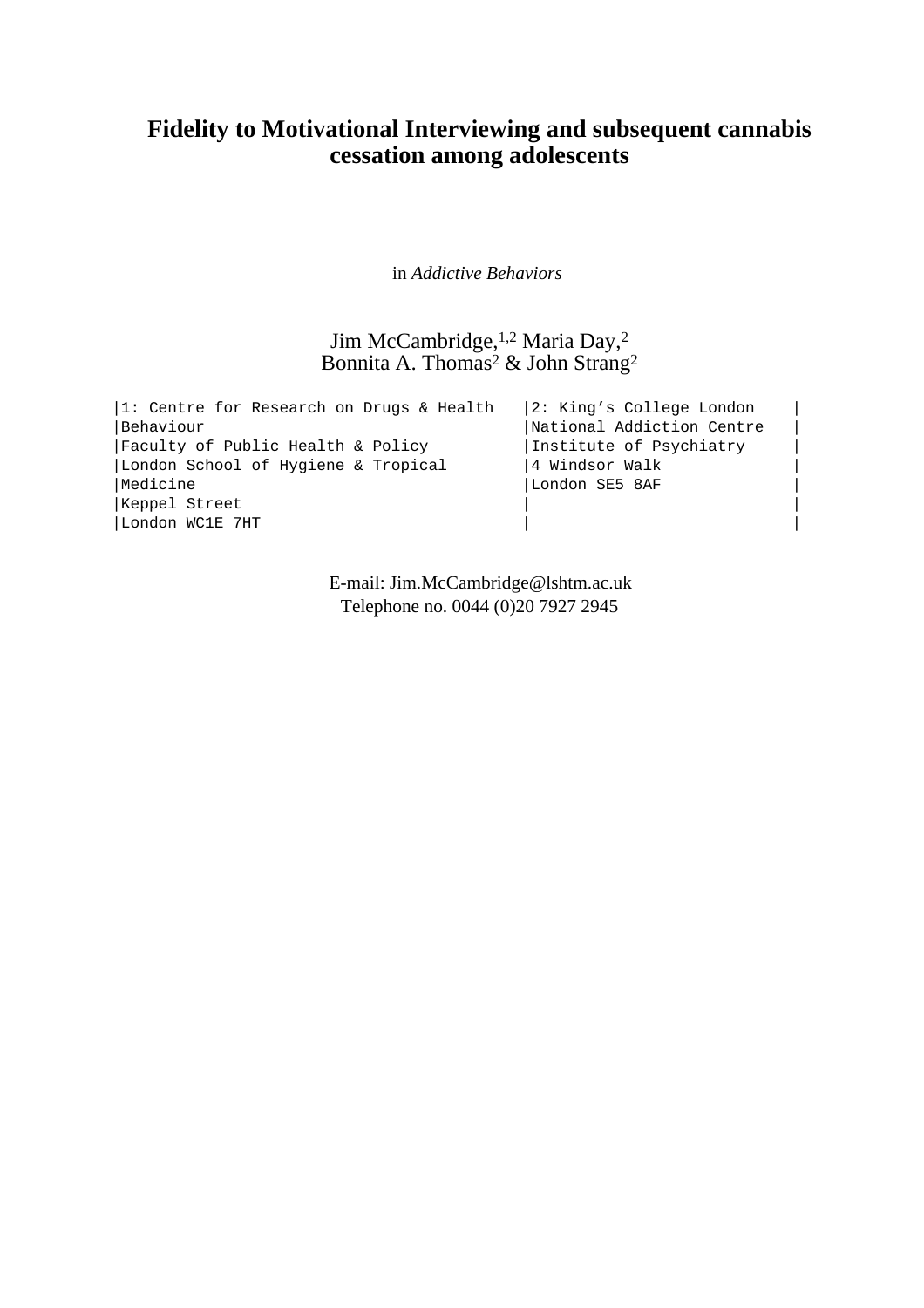#### **ABSTRACT**

This study tested whether differences in cannabis cessation 3 months after a single session of Motivational Interviewing (MI) may be attributable to fidelity to MI. All audio-recordings with necessary 3-month follow-up data (n=75) delivered by four individual practitioners within a randomised controlled trial (RCT) were used. Participants were weekly or more frequent cannabis users aged 16-19 years old in Further Education colleges. All tapes were coded with the Motivational Interviewing Treatment Integrity (MITI) scale Version 2 by 2 coders. Satisfactory inter-rater reliability was achieved. Differences between and within practitioners in fidelity to MI were consistently detected. After controlling for practitioner effects, Motivational Interviewing spirit and the proportion of complex reflections, were independently predictive of cessation outcome. No other aspects of fidelity were associated with outcome. Two particular aspects of enhanced fidelity to MI are predictive of subsequent cannabis cessation 3 months after a brief intervention among young cannabis users.

**Keywords:** Motivational Interviewing, process, cannabis, adolescents, brief intervention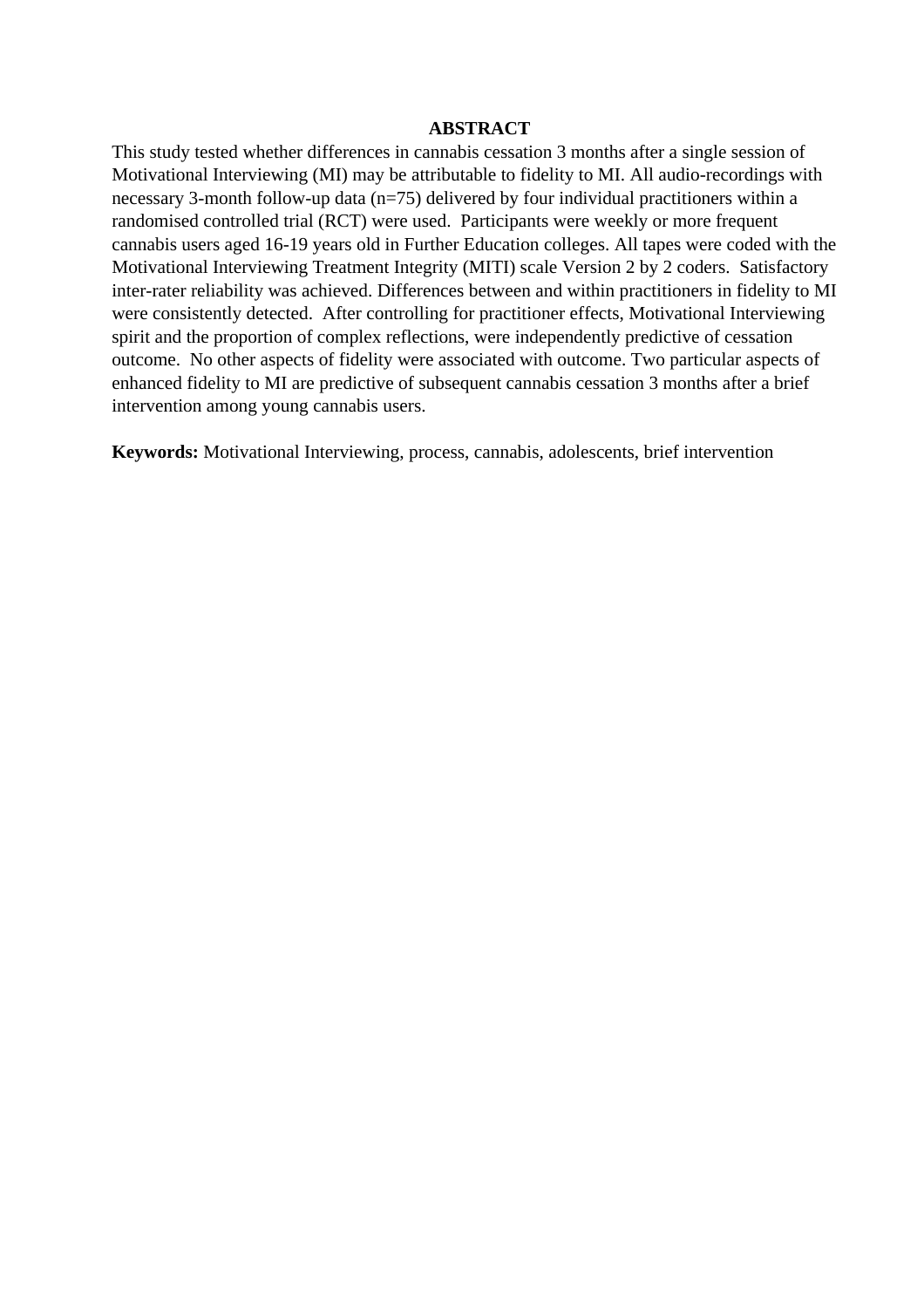## **1. INTRODUCTION**

Drug and alcohol treatment outcomes have long been known to vary according to which practitioners actually deliver counseling interventions (Luborsky, McLellan, Woody, O'Brien, & Auerbach, 1985; Miller, Taylor, & West, 1980; Valle, 1981). Such variability persists in large well designed clinical trials with rigorous training and other quality control procedures (Project Match Research Group 1998). This appears to be less due to the attributes of the practitioners themselves and more to do with their behavior within sessions (Project Match Research Group 1998).

Motivational Interviewing (MI;(Miller & Rollnick, 2002)) has become an established approach within this field, with accumulating evidence of effectiveness (B. Burke, Arkowitz, Dunn, Miller, & Rollnick, 2002; B. L. Burke, Arkowitz, & Menchola, 2003; Hettema, Steele, & Miller, 2005). There is, however, limited study of what takes place within these counseling sessions, which limits our understanding of precisely *how* MI is effective (B. Burke, et al., 2002; B. L. Burke, et al., 2003).

This need for dedicated process study applies not only to MI but also to other psychological treatment interventions (see (Morgenstern J, 2000) for example), and to brief adaptations of MI. These are often undertaken for preventive rather than treatment purposes, and target an increasingly wide range of health behaviors (Dunn, De Roo, & Rivara, 2001). Without process study it may be difficult to know to what extent so-called brief motivational interventions really adhere to both the principles and practice of MI. Process study may also assist determination of the extent to which it is MI itself, or other features of brief adaptations which are associated with better outcomes.

An early contribution to study in this area was made by Miller and colleagues, (Miller, Benefield, & Tonigan, 1993) who found a large effect of greater practitioner confrontational behavior on poorer drinking outcomes 12 months later. Process study has developed rapidly in recent years, with a particular focus on fidelity to MI. The Motivational Interviewing Skills Code (MISC) was initially developed as a comprehensive process instrument (T. Moyers, Martin, Catley, Harris, & Ahluwalia, 2003). This permitted in-depth investigation of practitioner behavior, client behavior and their interaction. A subsequent briefer instrument, the Motivational Interviewing Treatment Integrity (MITI) scale, was derived from the MISC to focus only on practitioner behavior (T. Moyers, Martin, Manuel, Hendrickson, & Miller, 2005).

Studies using the MISC have robustly identified fidelity variables to be related to targeted client responses within sessions in interventions for alcohol treatment and smoking cessation purposes (Boardman, 2006; Catley, 2006; T. B. Moyers & Martin, 2006; T. B. Moyers, et al., 2007; T. B. Moyers, Miller,  $&$  Hendrickson, 2005). Both global ratings of aspects of MI counseling style, as well as specific verbal behaviors which are consistent with the MI approach have been found to be predictive of these within-session outcomes.

MI is fundamentally concerned with the nature of the interaction between practitioner and client (Miller & Rollnick, 2002). Change talk by the client is evoked and strengthened by the actions of the practitioner within the session specifically to increase the probability of subsequent behavior change being maintained (Miller & Rose, 2009). Evidence for the hypothesized causal chains has recently been evaluated across studies (Apodaca & Longabaugh, 2009). One way to conceptualize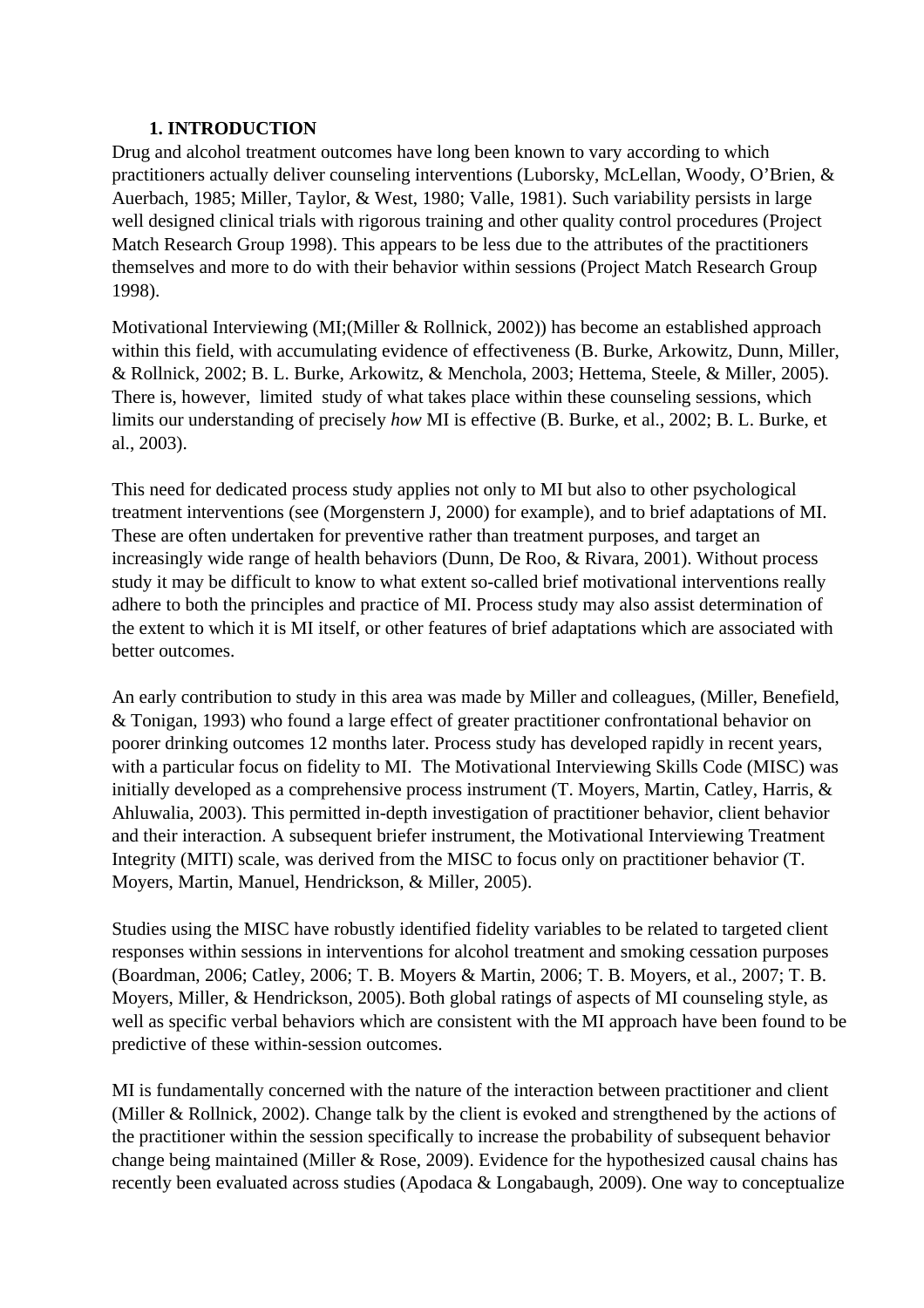client within-session responses is as existing on a causal pathway between practitioner behavior and subsequent post-session outcome (Miller & Rose, 2009). Another pathway for the effects of MI is that practitioner behavior impacts behavioral outcome directly, unmediated by withinsession client verbal response. In both scenarios effects of practitioner behavior on post-session outcomes are identifiable in principle, and have been identified in practice (Apodaca & Longabaugh, 2009).

MI process variables derived from validated measures have also been investigated in relation to subsequent behavioral outcomes. Thrasher and colleagues (Thrasher, et al., 2006) identified some relationships between MISC variables and adherence to antiretroviral therapy 8 weeks later. The effects of questions and reflections have been evaluated, with some evidence of impact on 3 month alcohol outcomes in brief intervention among university students (Tollison, et al., 2008). More recently, in the most sophisticated such study to date, Gaume and colleagues (2009) used the MISC to study relationships between a brief intervention delivered in the emergency department and 12-month outcomes. We thus included a dedicated process study within a trial of a single-session adaptation of MI among young cannabis users.

## **2. METHODS**

## *1. Overview of parent trial and participants*

The parent trial took place in 11 London Further Education (F.E.) Colleges (McCambridge, Slym, & Strang, 2008). These are non-traditional educational and training institutions catering mainly for older teenagers, giving access to large numbers of young people. Eligibility criteria were age 16-19 years old, weekly or more frequent cannabis use, literacy sufficient for questionnaire completion and English language. Potentially eligible students were identified by college staff as well as being directly approached by researchers in informal areas. Those eligible and consenting completed baseline assessments and were randomized to a single session intervention of either MI or a standardized advice intervention (McCambridge, et al., 2008). The effectiveness trial was designed to evaluate possible differences in cannabis and other substance use outcomes after 3 and 6 months, in order to establish whether the specific content of the MI approach provided additional benefit to that which may be obtained in an individualised advice discussion. Study procedures were approved by the Maudsley/Institute of Psychiatry Ethical Committee.

After 3 months 83% (269/326) were followed-up, the interval at which behavioral outcome was assessed in the present study (McCambridge, et al., 2008). A bogus pipeline saliva collection procedure (Werch, Lundstrum, & Moore, 1989) at 3 months follow-up took place prior to selfcompletion questionnaire. Preliminary analyses in the form of cross-tabulations of outcome by practitioner identified that cannabis cessation outcomes in the dataset of 75 sessions (see 2.3) were broadly comparable to those for the parent trial as a whole. The sociodemographic and prior substance use characteristics of the 75 participants in the present study were also representative of the parent trial study population. The 75 participants had a mean age of 18 years, 65% were male, and approximately 45% were Black, 11% White, and 44% Asian or other. 93% had ever smoked cigarettes and 83% had previously drunk alcohol. Other drug use was rare; ecstasy was the most common other drug ever used, by approximately 7%.

### *2. Brief intervention details*

We built upon our earlier work adapting MI to develop an early intervention model in this setting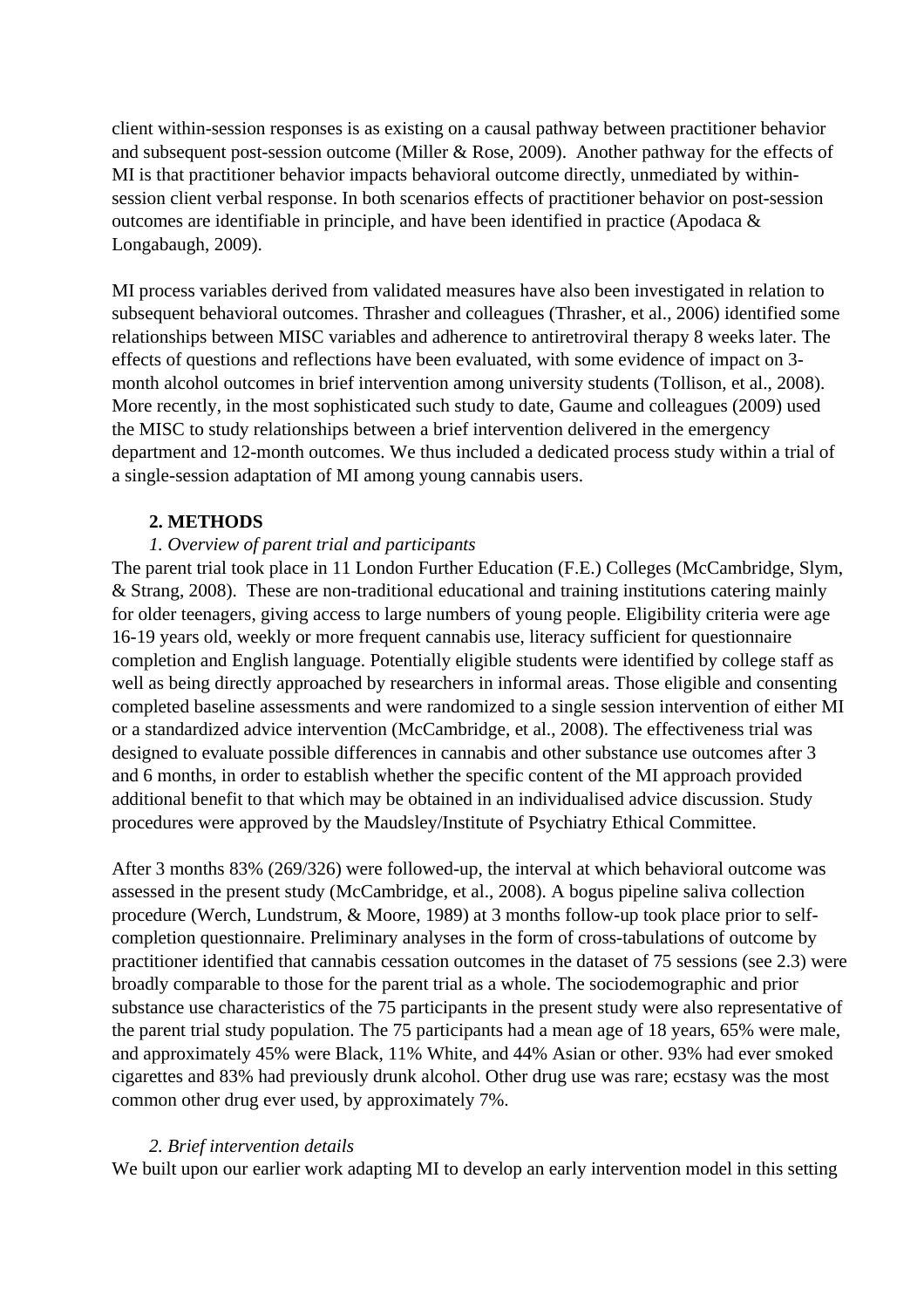for preventive purposes (Gray, McCambridge, & Strang, 2005; McCambridge & Strang, 2003, 2004, 2005; Slym, Day, & McCambridge, 2007). This intervention is a direct attempt to implement the counseling style of MI, albeit not in a formal counseling context. The earlier adaptation of MI was structured by a series of conversational topics, selections of which were made according to progress of the discussion during a single-session of no more than one hour duration (McCambridge & Strang, 2003). We simplified this structure, so that after rapport building, consideration of the benefits and costs of drug use was followed by discussion of; values and goals; risks, problems and concerns; decision-making; and self-monitoring or change as appropriate.

Discussions of cannabis use formed the bulk of sessions delivered, and although other drug use was also considered, this particular behavior was the primary target of the intervention (McCambridge, et al., 2008). Study participants may have benefited from consideration of their cannabis use in various ways, and for example decided to reduce the overall frequency or quantity of consumption, made some other alteration to pattern of use, ceased use or decided that there was no need for change.

### *3. Session dataset and cessation outcome*

Although we did not make it a condition of participation in the parent trial, we invited participants to give permission for sessions to be audio-recorded, with a view to coding with the MITI (T. Moyers, et al., 2005). Of the 164 participants who were allocated to MI, 17 did not attend. Approximately 64% (94/147) of MI sessions delivered were recorded, with all non-recorded sessions due to lack of research participant consent. Eight of the 94 participants for which there were audio-recorded sessions were not located for 3-month follow-up, leaving 86 with outcome data. Of these 5 refused to provide a saliva sample. As these refusers were found to have different self-reported outcomes than non-refusers, they were excluded from this study as a result of concern about the reliability of their outcome data (McCambridge, et al., 2008). Participants achieving cessation outcome in this study therefore both reported no cannabis use within the 30 days prior to three-month follow-up, and at that time provided a saliva sample on request prior to data collection. We specifically selected cessation as the outcome to be investigated in the present study due to these features even though reduced use frequency was the primary outcome for the parent trial. Of the 81 audio-recorded sessions for which 3-month follow-up data collection was satisfactorily completed, 6 sessions were delivered by 3 practitioners, providing insufficient data for study of between and within practitioner variability. The remaining 75 sessions were delivered by 4 individual practitioners, and these comprise the dataset for this study.

### *4. Practitioners*

Practitioner 1 (JM) organized and facilitated a 2 day workshop with the assistance of Prof. Stephen Rollnick for the specific purposes of the trial. The other three practitioners were psychology graduates, having first degree (Practitioner 3), masters (Practitioner 2), and doctorallevel (Practitioner 4), qualifications respectively. They participated in this workshop and in later supervision sessions, which were organized ad hoc in response to need as perceived by the practitioner. These were delivered by Practitioner 1 who was not trained as a pyschologist, though had some years previous experience of adapting and delivering MI interventions, and delivered all interventions in the original trial. Just under 50% of sessions were audio-recorded by Practitioner 4, as compared to more than 80% of sessions delivered by practitioners 1-3. There is thus a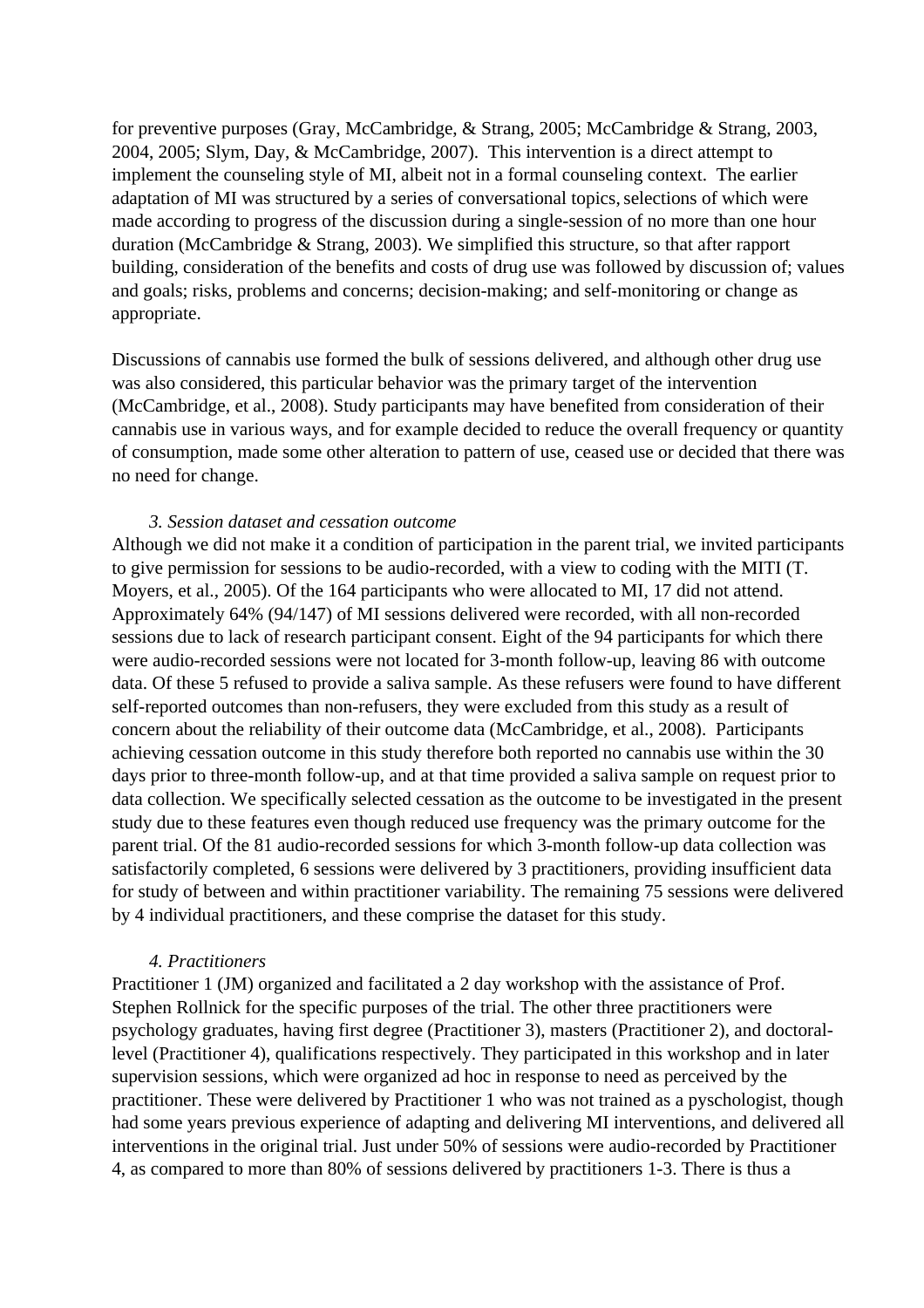possibility that data for this particular practitioner were a biased sub-sample of the sessions delivered.

#### *5. MITI data and coding*

MITI Version 2 comprises 2 global ratings (scored 1-7) of MI spirit and empathy and the 7 behavior counts identified in Table 1. All 9 items focus upon practitioner behavior. The MI spirit global rating summarizes the extent to which the practitioner has a collaborative style, evokes the use of personal reasons for change and supports their autonomy (T. Moyers, et al., 2005). These are the foundational principles of MI and this rating summarises the extent to which the practitioner delivers MI as it has been developed. Empathy is not specific to MI and the empathy global rating refers to the extent to which practitioners make attempts to elicit the clients own views about their situation (T. Moyers, et al., 2005). In addition to these ratings, each utterance made by the practitioner is coded to one of 7 verbal behavior categories, with the total number of each of these counts being transformed into the 4 summary measures contained within Table 2. Closed questions provide a fixed number of response options, whilst open questions allow the client to elaborate when choosing how to respond directly to a question. A simple reflection is a statement which conveys understanding of what has been said, whilst a complex reflection is one which specifically adds substantial meaning to what has been said (T. Moyers, et al., 2005). For example, they can communicate understanding of the feelings involved in what has been said and use tone and other verbal techniques in an exploratory fashion. Complex reflections encapsulate practitioner insights into what is going on for the client. When such statements are made they encourage a response by the client either to confirm and expand on what the practitioners had said or to correct it. Two categories define other verbal behaviors as consistent or inconsistent with a MI approach. Finally, there is a general information category. Full definitions for all these measures and more detailed guidance on the actual process of coding are contained within the freely available manual (http://casaa.unm.edu/download/miti.pdf).

In order to establish the inter-rater reliability of the MITI in this study, we double coded a 20% random sample (n=19) of the initial dataset of 94 audio-recordings of MI sessions. The first coder (MD) attended a 3-day workshop facilitated by an original author of the MITI from the University of New Mexico (Jennifer Knapp-Manuel). The second coder (BT) was directly trained by the first coder. Data from second codings of the same session were not further used after the establishment of inter-rater reliability. As this was a brief intervention with mean session duration of 27 minutes, we decided to code the entire tape for all sessions rather than the usual 20-minute segment, following discussion with the lead author of the MITI (Theresa Moyers). The two coders were not involved in interventions delivery and worked closely together to discuss issues as they arose and to prevent coder drift.

### *6. Data analyses*

Intra-class correlation coefficients were computed for the inter-rater reliability analyses. We used standard guidance to evaluate these data (Ciccetti, 1994). Cross-tabulated categorical data were analyzed using Chi-squared tests. Mean differences in continuous data were compared by *t* test for 2 groups, as for cessation outcome, and by F test for multiple groups, as in analyses of practitioner differences. Two sided significance tests were used throughout. Analyses were undertaken in both SPSS and STATA.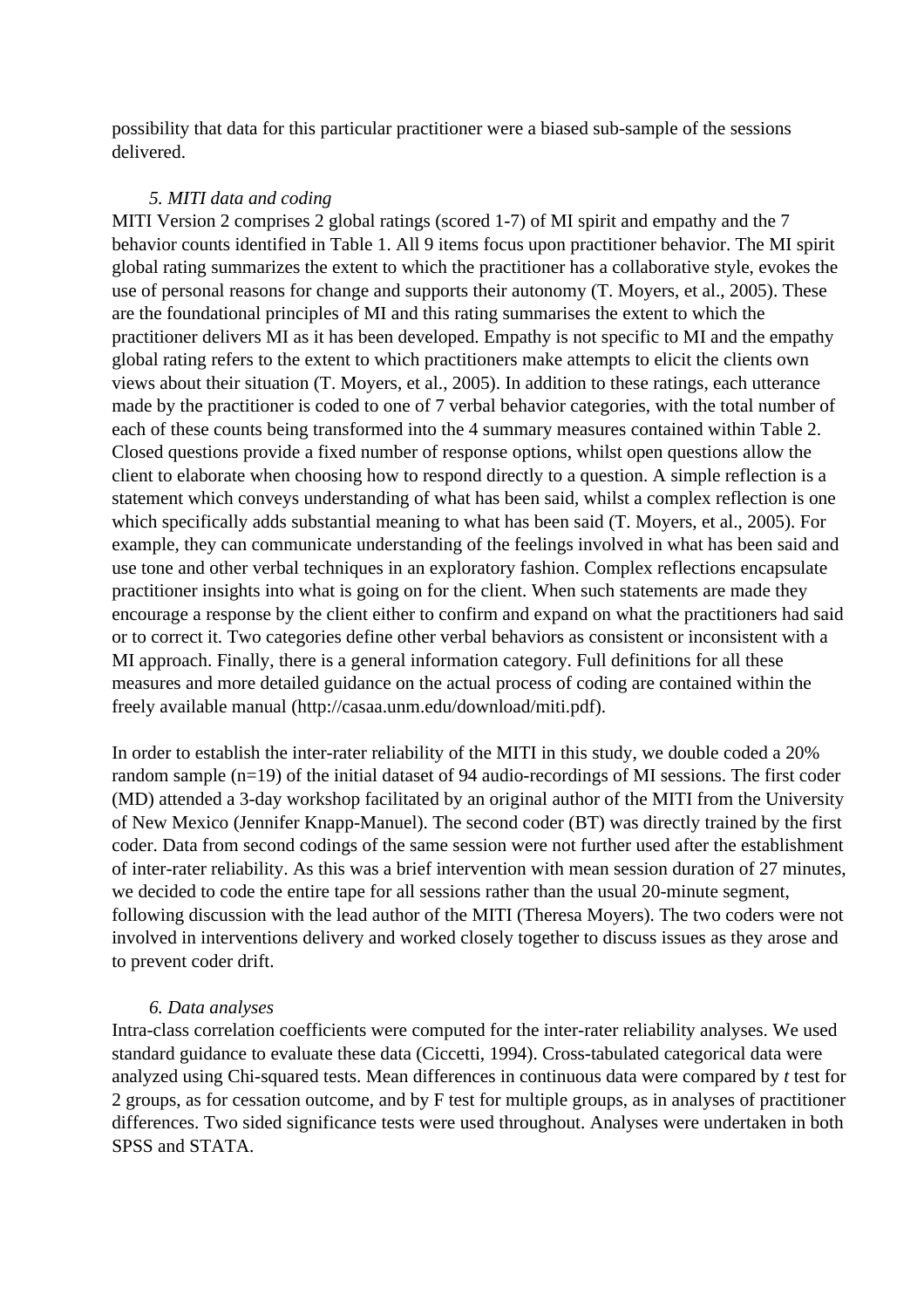To study fidelity, it is necessary to separate the extent to which the practitioner is adhering to MI in any given session (within-practitioner variability) from differences between practitioners (between-practitioner variability) in overall skill levels. This latter variable has previously been identified to be pivotal to securing client involvement within MI sessions (T. B. Moyers, et al., 2005). Following examination of bivariate associations between process data and cessation outcome, a multi-level logistic regression model of cessation outcome was fitted, to take account of the fact that the fidelity data in individual sessions are nested within practitioners.

The practitioner effects evaluated in the multi-level model were, however, too small to be meaningfully estimated (see Results). For this reason a simpler model was deemed more appropriate, in which standard errors were adjusted to take account of non-independence of observations as a consequence of clustering of individual session data within practitioners. The STATA command "cluster", which uses the Huber/White Sandwich estimator of variance to control for the effects of clustering was thus used.

## **3. RESULTS**

## *1. Inter-rater reliability*

The inter-rater reliability data are presented in Table 1. The levels of agreement of the global ratings compare well to those obtained in the original MITI validation study (T. Moyers, et al., 2005). Higher correlations on global ratings were obtained in this study. The behavior count correlation data are broadly similar, with lower levels of agreement for reflections in both studies. Altogether the reliability of 6/9 ratings are excellent, 2/9 ratings good and 1/9 fair (Ciccetti, 1994) . The MITI can be reliably applied to this brief adaptation of MI.

## \*\*\*Insert Table 1 about here\*\*\*

*2. Bivariate associations between practitioners, fidelity variables and subsequent cessation* There was some evidence of variability in achievement of cessation outcome between practitioners (? $^{2}[3] = 4.97$ , p=0.174), with Practitioner 1 having higher cessation rates; 50% (10/20) compared to 25% (5/20), 21% (5/24), 27% (3/11), for practitioners 2-4 respectively. When Practitioner 1 was compared with all three other practitioners together this difference attained statistical significance (?<sup>2</sup>[1] = 4.79, p=0.029). The MITI data for the practitioners is presented in Table 2. It is clear that there was no simple sense in which Practitioner 1 differed from other practitioners in fidelity data. Statistically significant differences across all 4 practitioners were observed for all fidelity measures with the exception of the residual category of proportion of other behaviors coded as MI adherent, in which there were sparse data.

## \*\*\*Insert Table 2 about here\*\*\*

There were some differences in MI fidelity data between those who ceased cannabis use and those who did not, without taking account of which practitioner was involved (see Table 3). Among the behavior count summary measures, the observed data are generally very similar for both groups. The exception to this pattern is the proportion of complex reflections which is different between those who continued to smoke cannabis and those who did not. This difference is of approximately 0.5 standard deviations in magnitude. Differences were also apparent for both empathy and MI spirit global ratings, again in the predicted direction, though only the MI spirit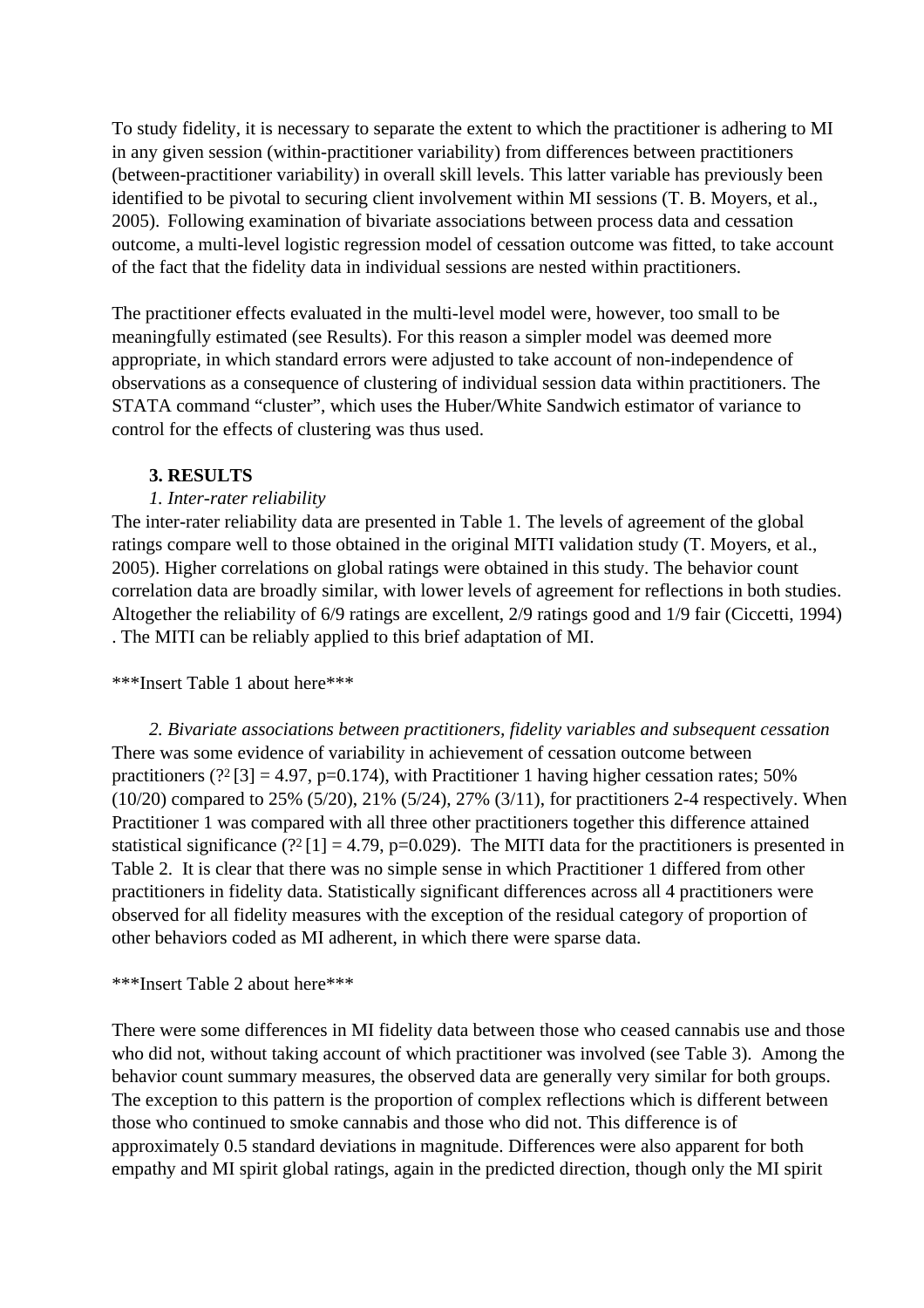difference was statistically significant. These variables are measured upon a 7 point scale and the differences amount to approximately 0.5 and 0.75 points respectively.

## \*\*\*Insert Table 3 about here\*\*\*

## *3. Regression analyses*

The findings on practitioners, fidelity variables and outcome considered thus far do not take account of the nested structure of the data. The intraclass correlation coefficient for practitioner was found to be very small, in fact too small to be estimated in the multi-level model. This indicates considerable variability in the behavior of the practitioners. In other words, practitioners appear to behave very differently in different sessions. After taking account of this practitioner variability in the multi-level logistic regression model, both MI spirit and the complex reflections measure remained statistically significant predictors of 3-month cessation outcome (MI spirit logOR=0.5 [0.04-0.96], p=0.033; complex reflections logOR=3.9 [0.81-6.98], p=0.013).

In the regression model with appropriately adjusted standard errors, the addition of empathy global score, nor any other variable including the interaction term for MI spirit and complex reflections were predictive of outcome nor improved the fit of the model. This procedure leaves the estimates of effect unchanged whilst reducing the associated p-values. The model comprising only MI spirit and complex reflections is thus the final model and is presented in Table 4.

\*\*\*Insert Table 4 about here\*\*\*

## **4. DISCUSSION**

After controlling for within and between practitioner effects, two specific aspects of fidelity of Motivational Interviewing, MI spirit and the proportion of reflections which were complex, were both predictive of cannabis cessation three months after brief intervention. No other aspects of fidelity to MI had any relationship with this outcome. This study adds to recent evidence of fidelity impact extending beyond within-session target outcomes to subsequent behavior. In particular, these findings extend those derived from MISC on the predictive effects of MI spirit and complex reflections on subsequent adult drinking by Gaume and colleagues (2009) to young drug users.

Caution is warranted by the correlational rather than experimental nature of these findings, particularly in relation to vulnerability to confounding by unmeasured variables (Francis, et al., 2005; Miller, et al., 1993). Specifically, it may be that it was more straightforward for practitioners to manifest MI spirit and formulate more complex reflections in sessions with study participants who were more likely to subsequently cease cannabis use. The self-reported nature of the cessation outcome, notwithstanding the use of the bogus pipeline procedure, adds another dimension to this issue. It is possible that those who were best engaged by the practitioner may have been more likely to later report cessation when this was not actually the case. The specificity of these findings suggests otherwise. Also, although participants were randomly allocated to study condition, they were not randomly allocated to practitioners. This means that it is possible or likely that there were differences between practitioners in participant levels of receptivity to intervention.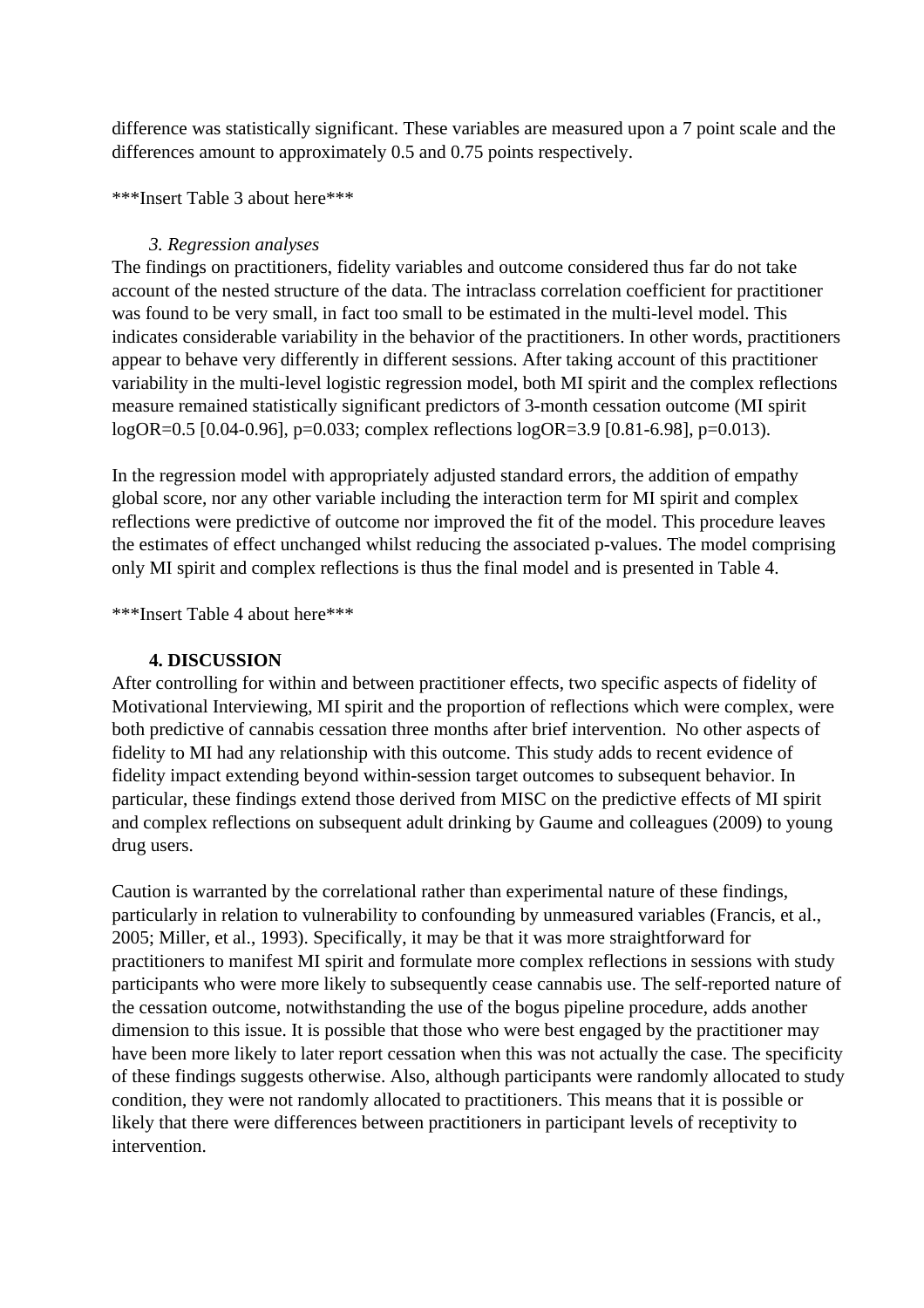Findings which incorporate within-session client verbal response as a mediator of subsequent outcome would make this type of evidence more compelling, as would randomised designs in studies of between-practitioner variability. The recent meta-analytic review indicates the level of progress made in relation to the basic meditational hypothesis (Apodaca & Longabaugh, 2009). In this review the two previous studies which provided specific data on practitioner effects on behavioral outcomes included our earlier process study (McNally, Palfai, & Kahler, 2005; Strang & McCambridge, 2004). Both these studies did not use validated MI fidelity measures, and in our case a brief post-session rating questionnaire was used (Strang & McCambridge, 2004). We applied the same questionnaire within this study and did not find that it was predictive of outcome. At the outset we planned this fidelity study to examine outcome at first follow-up in light of the known tendency of brief intervention effects to diminish over time, as in our previous work. Perhaps unsurprisingly, we repeated the analyses reported here at the 6 month interval and found weaker effects which were not statistically significant (data not reported).

This study uses the MITI as a research instrument, although it was not designed for this purpose (T. Moyers, et al., 2005). The inter-rater reliability data obtained in this study provides further validation support for this instrument. Here this relatively simple instrument has demonstrated potential to capture significant hypothesized elements of the means by which MI obtains its effects. The validation data are impressive, not only in their cross-national nature, but also in the context of the present investigation of a brief intervention with an overwhelmingly minority ethnic study population. The use of MITI for research purposes beyond the establishment of fidelity has also been supported.

Cross-cultural validity of the MITI and the MISC may, however, be worthy of further attention, particularly in light of the data in Table 2. In the only other U.K. study using the MITI, Bennett and colleagues(Bennett GA, 2007) identified a particular problem in coding questions as closed when they functioned within the discussion as open questions, contributing to lower levels of measured competence. Here we encountered the exact same problem. Questions such as "could you tell me more?", "anything else?", and "can you tell me a little bit about yourself?" are indeed technically closed questions, and were coded as such, yet they rarely produced closed responses. This clearly has an impact upon the questions measure, and it is interesting that Practitioner 3 for whom this was less of a problem, was the only non-U.K. national involved.

The apparent levels of competence observed here are low (McCambridge, et al., 2008), and may be in part due to cross-cultural differences. They may also be to do with the adaptation characteristics of this intervention and the circumstances of the trial, which was an effectiveness rather than an efficacy study, designed to provide indications of possible benefit in naturalistic conditions rather than employing already highly skilled and experienced practitioners. Practitioner 1 was much more likely to discuss drug use other than the target behavior captured by the MITI (data not reported). Notwithstanding these comments, practitioner preparation for MI delivery in this study has been clearly sub-optimal in view of the observed data, and the lack of a true program of ongoing supervision is likely to be responsible (Miller, Yahne, Moyers, Martinez, & Pirritano, 2004).

Notwithstanding the cautionary remarks, the findings of the present study are important, as they provide direct evidence that greater fidelity to MI is associated with improvement of brief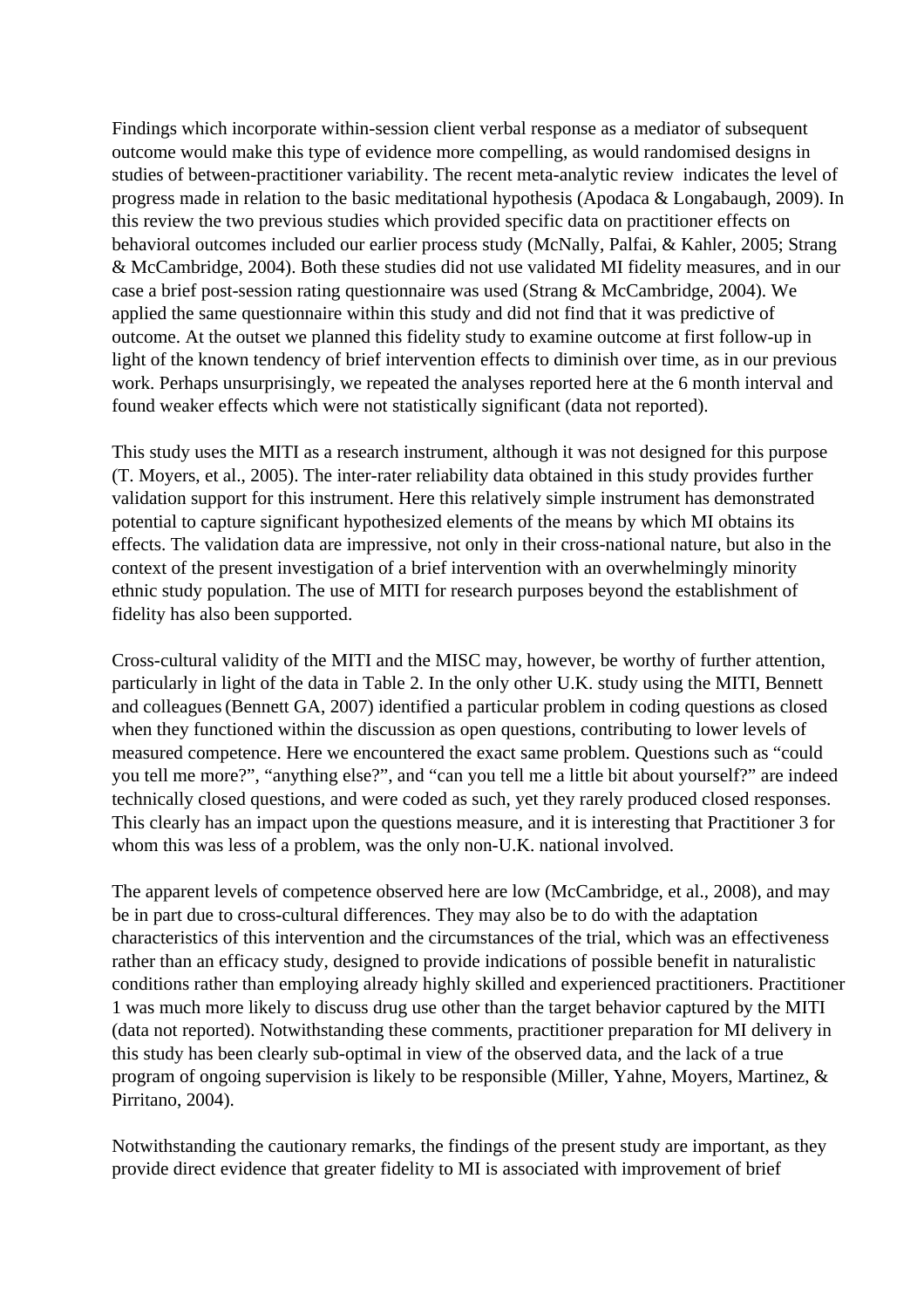intervention outcome. There is sparse evidence currently available in relation to the content of brief interventions and their possible mechanisms of effect (Gaume J., 2008). The underdeveloped nature of this evidence-base extends beyond the particular drug use outcome investigated in this study to other forms of substance use and other behaviors. The findings of the present study, therefore, assist opening the "black box" of brief intervention to identify candidate components of effect.

Gaume and colleagues (2009) similarly found MI spirit and complex reflections were predictive of behavioral outcome, and that the proportion of all questions which were open was not. They also identified a possible much weaker effect of empathy independent of MI spirit. In contrast, however, MI adherence and the ratio of reflections to questions were also found to be predictive in that study. These discrepancies may be partly explained by the fact that the brief intervention being evaluated was not a direct attempt to implement MI as was the case in the present study, in addition to the possible effects of different populations and settings. The London Further Education college setting and the study population comprised mainly Black and Asian older adolescents should be borne in mind when considering the generalisability of these findings. It is also possible that study participants may have accessed other sources of support for cannabis cessation before or during the follow-up period. Although we did not measure this, we expect it unlikely given the non-help seeking nature of the study population.

The findings provide prima facie empirical support for the emphasis given to the combination of spirit and technique by Miller and Rollnick (2002). The specificity of these data is interesting and the lack of association between other MITI variables and cessation outcome in this study should also be carefully considered. It is an attractive possibility that more skilful complex reflection and greater embodiment of MI spirit together may have a particularly important contribution to make in boosting the effectiveness of MI. The interaction between the two was not, however, statistically significant in this study, where they were thus found to have independent effects on outcome. Further study exploring possible relationships between MI spirit and specific verbal behaviors is thus needed.

An important null finding in this study should not be overlooked: the lack of any consistent practitioner effect due to highly variable performance within sessions. To some extent this is likely to result from the application of a highly person-centred approach in a population with very heterogeneous needs and motivations to change behavior who were pro-actively recruited to study participation. Similar effects have also been reported in the wider psychotherapy literature (Baldwin, Wampold, & Imel, 2007). Attaining more consistency in MI fidelity would seem an obvious route to boosting the effects of brief intervention, and is certainly worth pursuing. We also need to understand better the distinct features of any particular brief intervention, and how these features may help or hinder effectiveness. Practitioners necessarily say and do things differently when delivering MI, and it does matter what exactly they say and do. The specific words uttered, in the form of complex reflections, and the way they are uttered, to the extent that they manifest MI spirit, have been found here to be predictive of behavior change in the form of cannabis cessation among young people, after three months.

### **References**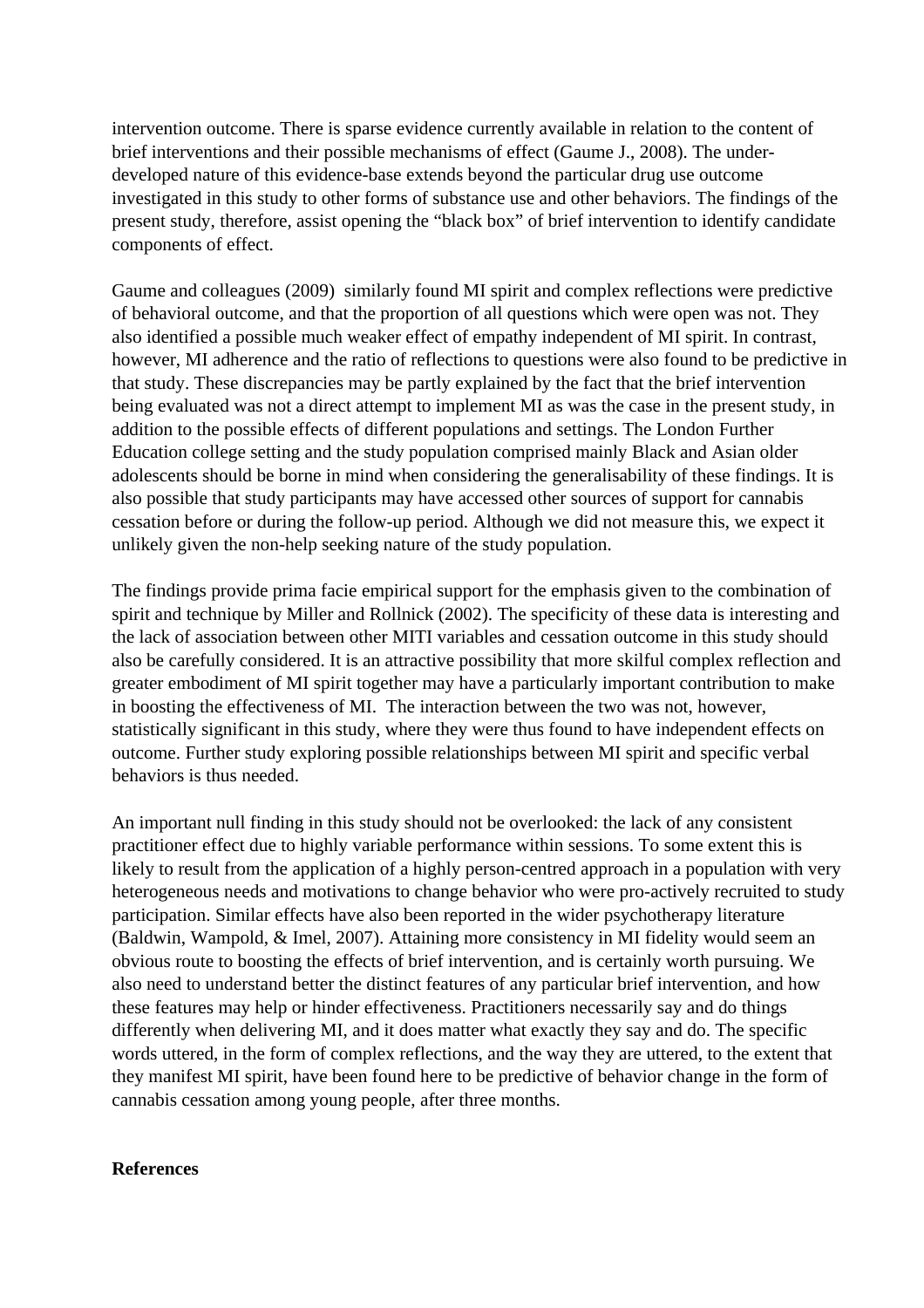- Apodaca, T. R., & Longabaugh, R. (2009). Mechanisms of change in motivational interviewing: a review and preliminary evaluation of the evidence. *Addiction, 104*(5), 705-715.
- Baldwin, S. A., Wampold, B. E., & Imel, Z. E. (2007). Untangling the alliance-outcome correlation: exploring the relative importance of therapist and patient variability in the alliance. *J Consult Clin Psychol, 75*(6), 842-852.
- Bennett GA, Roberts HA, Vaughan TE, Gibbons JA, & Rouse L. (2007). Evaluating a method of assessing competence in Motivational Interviewing: a study using simulated patients in the United Kingdom. *Addict Behav, 32*, 69-79.
- Boardman, T., Catley, D., Grobe, JE., Little, TD., Ahluwalia, JS. (2006). Using motivational interviewing with smokers: do therapist behaviours relate to engagement and therapeutic alliance. *J Subst Abuse Treat, 31*, 329-339.
- Burke, B., Arkowitz, H., Dunn, C., Miller, W. R., & Rollnick, S. (2002). The efficacy of motivational interviewing *Motivational Interviewing: Preparing People for Change* (Vol. 2nd). New York, NY: Guilford Press.
- Burke, B. L., Arkowitz, H., & Menchola, M. (2003). The efficacy of motivational interviewing: a meta-analysis of controlled clinical trials. *J Consult Clin Psychol, 71*, 843-861.
- Catley, D., Harris KJ, Mayo MS, Hall S, Okuyemi KS, Boardman T, Ahluwalia JS. . (2006). Adherence to principles of Motivational Interviewing and client within-session behaviour. *Behavioural and Cognitive Psychotherapy, 34*, 43-56.
- Ciccetti, D. V. (1994). Guidelines, criteria, and rules of thumb for evaluating normed and standardized assessment instruments in psychology. *Psychol Assess, 6*, 284-290.
- Dunn, C., De Roo, L., & Rivara, F. P. (2001). The use of brief interventions adapted from motivational interviewing across behavioral domains: a systematic review. *Addiction, 96*, 1725-1742.
- Francis, N., Rollnick, S., McCambridge, J., Butler, C., Lane, C., & Hood, K. (2005). When smokers are resistant to change: experimental analysis of the effect of patient resistance on practitioner behaviour. *Addiction, 100*(8), 1175-1182.
- Gaume, J., Gmel, G., Faouzi, M., & Daeppen, J. B. (2009). Counselor skill influences outcomes of brief motivational interventions. *J Subst Abuse Treat, 37*(2), 151-159.
- Gaume J., Gmel. G., & Daeppen J.B. (2008). Brief Alcohol Interventions: Do Counsellors' and Patients' Communication Characteristics Predict Change? *Alcohol Alcohol 43*, 62-69.
- Gray, E., McCambridge, J., & Strang, J. (2005). The effectiveness of Motivational Interviewing delivered by youth workers in reducing drinking, cigarette and cannabis smoking among young people: Quasi-experimental pilot study. *Alcohol Alcohol, 40*(6), 535-539.
- Hettema, J., Steele, J., & Miller, W. R. (2005). Motivational interviewing. *Annu Rev Clin Psychol, 1*, 91-111.
- Luborsky, L., McLellan, T., Woody, G. E., O'Brien, C. P., & Auerbach, A. (1985). Therapist success and its determinants. *Arch Gen Psychiatry, 42*, 602-611.
- McCambridge, J., Slym, R. L., & Strang, J. (2008). Randomized controlled trial of motivational interviewing compared with drug information and advice for early intervention among young cannabis users. *Addiction, 103*(11), 1809-1818.
- McCambridge, J., & Strang, J. (2003). Development of a structured generic drug intervention model for public health purposes: a brief application of motivational interviewing with young people. *Drug Alcohol Rev, 22*(4), 391-399.
- McCambridge, J., & Strang, J. (2004). The efficacy of single-session motivational interviewing in reducing drug consumption and perceptions of drug-related risk and harm among young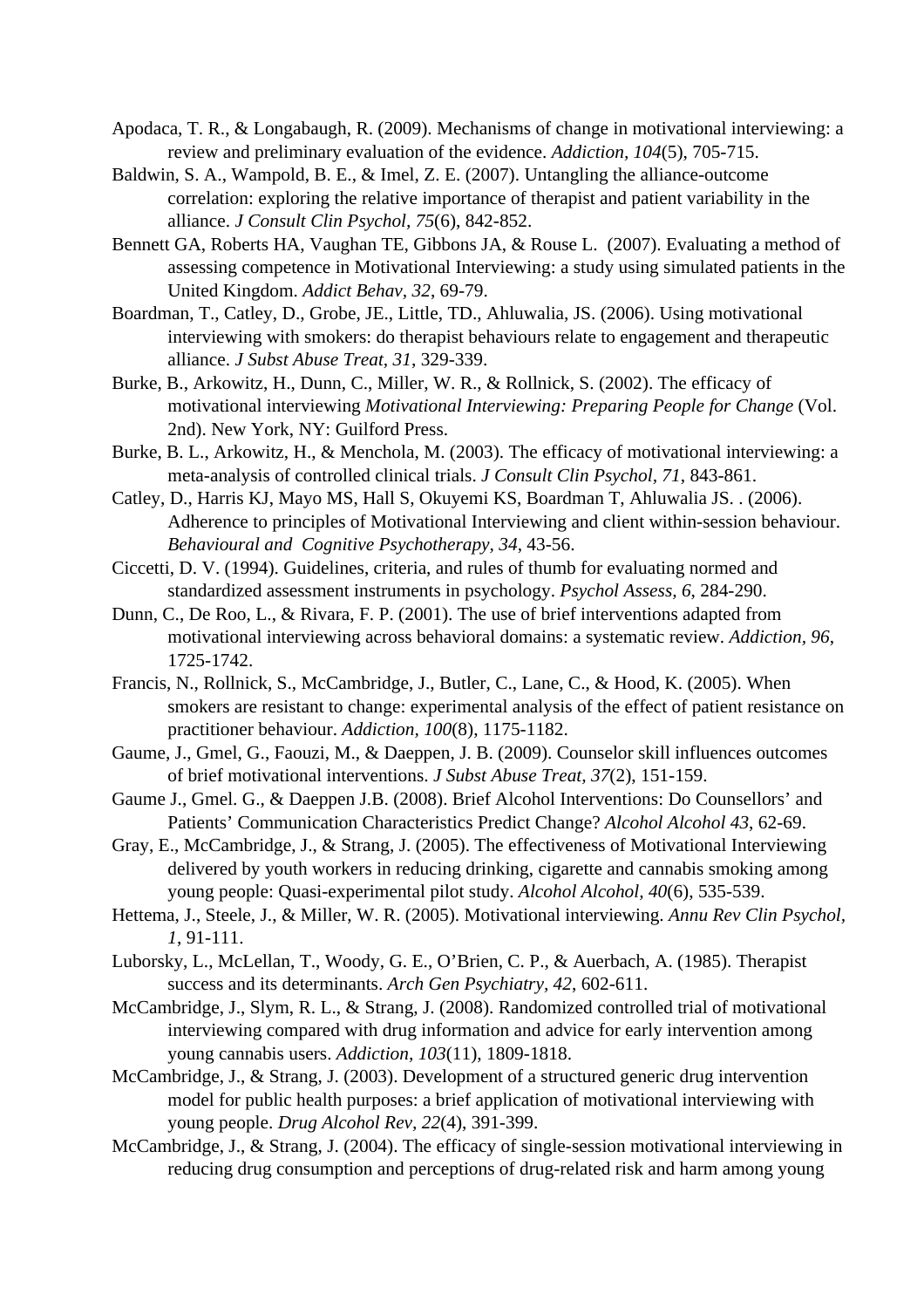people: results from a multi-site cluster randomized trial. *Addiction, 99*(1), 39-57.

- McCambridge, J., & Strang, J. (2005). Deterioration over time in effect of Motivational Interviewing in reducing drug consumption and related risk among young people. *Addiction, 100*(4), 470-478.
- McNally, A. M., Palfai, T. P., & Kahler, C. W. (2005). Motivational interventions for heavy drinking college students: examining the role of discrepancy-related psychological processes. *Psychol Addict Behav, 19*(1), 79-87.
- Miller, W. R., Benefield, R. G., & Tonigan, J. S. (1993). Enhancing motivation for change in problem drinking: a controlled comparison of two therapist styles. *J Consult Clin Psychol, 61*(3), 455-461.
- Miller, W. R., & Rollnick, S. (2002). *Motivational Interviewing: Preparing People for Change*. New York, NY: Guilford Press.
- Miller, W. R., & Rose, G. S. (2009). Toward a theory of motivational interviewing. *Am Psychol, 64*(6), 527-537.
- Miller, W. R., Taylor, C. A., & West, J. C. (1980). Focused versus broad-spectrum behaviour therapy for problem drinkers. *J Consult Clin Psychol, 48*(5), 590-601.
- Miller, W. R., Yahne, C. E., Moyers, T. B., Martinez, J., & Pirritano, M. (2004). A randomized trial of methods to help clinicians learn motivational interviewing. *J Consult Clin Psychol, 72*(6), 1050-1062.
- Morgenstern J, L. R. (2000). Cognitive-behavioral treatment for alcohol dependence: a review of evidence for its hypothesized mechanisms of action *Addiction, 95*, 1475-1490.
- Moyers, T., Martin, T., Catley, D., Harris, K., & Ahluwalia, J. S. (2003). Assessing the integrity of motivational interviewing interventions: Reliability of the motivational interviewing skills code. *Behavioural and Cognitive Psychotherapy, 31*, 177-184.
- Moyers, T., Martin, T., Manuel, J. K., Hendrickson, S. M., & Miller, W. R. (2005). Assessing competence in the use of motivational interviewing. *J Subst Abuse Treat, 28*(1), 19-26.
- Moyers, T. B., & Martin, T. (2006). Therapist influence on client language during motivational interviewing sessions. *J Subst Abuse Treat, 30*(3), 245-251.
- Moyers, T. B., Martin, T., Christopher, P. J., Houck, J. M., Tonigan, J. S., & Amrhein, P. C. (2007). Client language as a mediator of motivational interviewing efficacy: where is the evidence? *Alcohol Clin Exp Res, 31*(10 Suppl), 40s-47s.
- Moyers, T. B., Miller, W. R., & Hendrickson, S. M. (2005). How does motivational interviewing work? Therapist interpersonal skill predicts client involvement within motivational interviewing sessions. *J Consult Clin Psychol, 73*(4), 590-598.
- Project Match Research Group (1998). Therapist effects in three treatments for alcohol problems. *Psychotherapy Research, 4*, 455-474.
- Slym, R. L., Day, M., & McCambridge, J. (2007). National survey of drugs and alcohol provisions within further education colleges in England in 2006. *Drugs-Education Prevention and Policy, 14*(3), 193-204.
- Strang, J., & McCambridge, J. (2004). Can the practitioner correctly predict outcome in motivational interviewing? *J Subst Abuse Treat, 27*(1), 83-88.
- Thrasher, A. D., Golin, C. E., Earp, J. A., Tien, H., Porter, C., & Howie, L. (2006). Motivational interviewing to support antiretroviral therapy adherence: the role of quality counseling. *Patient Educ Couns, 62*(1), 64-71.
- Tollison, S. J., Lee, C. M., Neighbors, C., Neil, T. A., Olson, N. D., & Larimer, M. E. (2008). Questions and reflections: the use of motivational interviewing microskills in a peer-led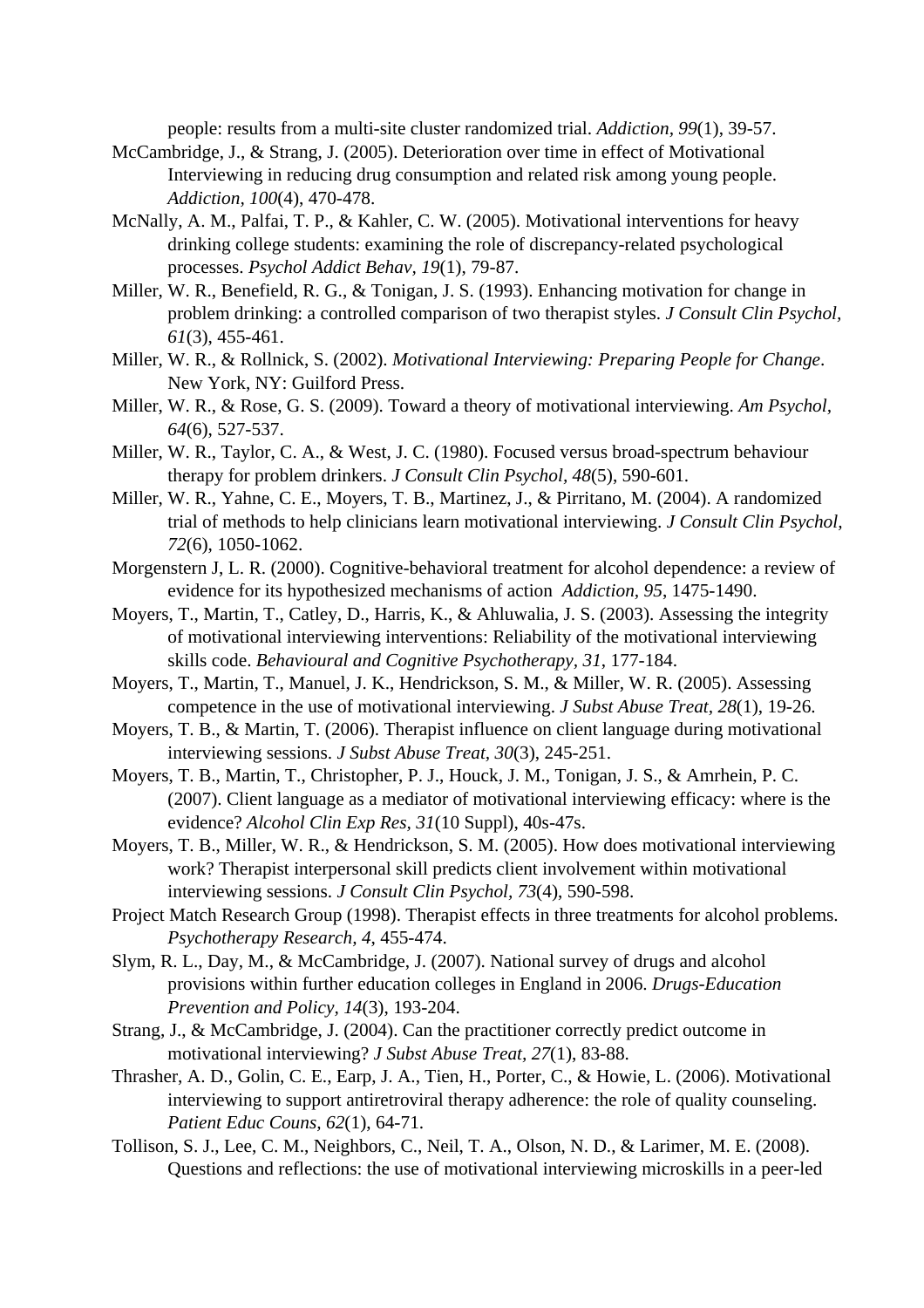brief alcohol intervention for college students. *Behav Ther, 39*(2), 183-194.

- Valle, S. K. (1981). Interpersonal functioning of alcoholism counsellors and treatment outcome. *J Stud Alcohol, 42*, 783-790.
- Werch, C. E., Lundstrum, R. H., & Moore, A. (1989). Bogus-pipeline effects on self-reported college student drug use, problems and attitudes. *Int J Addictions, 24*, 1003-1010.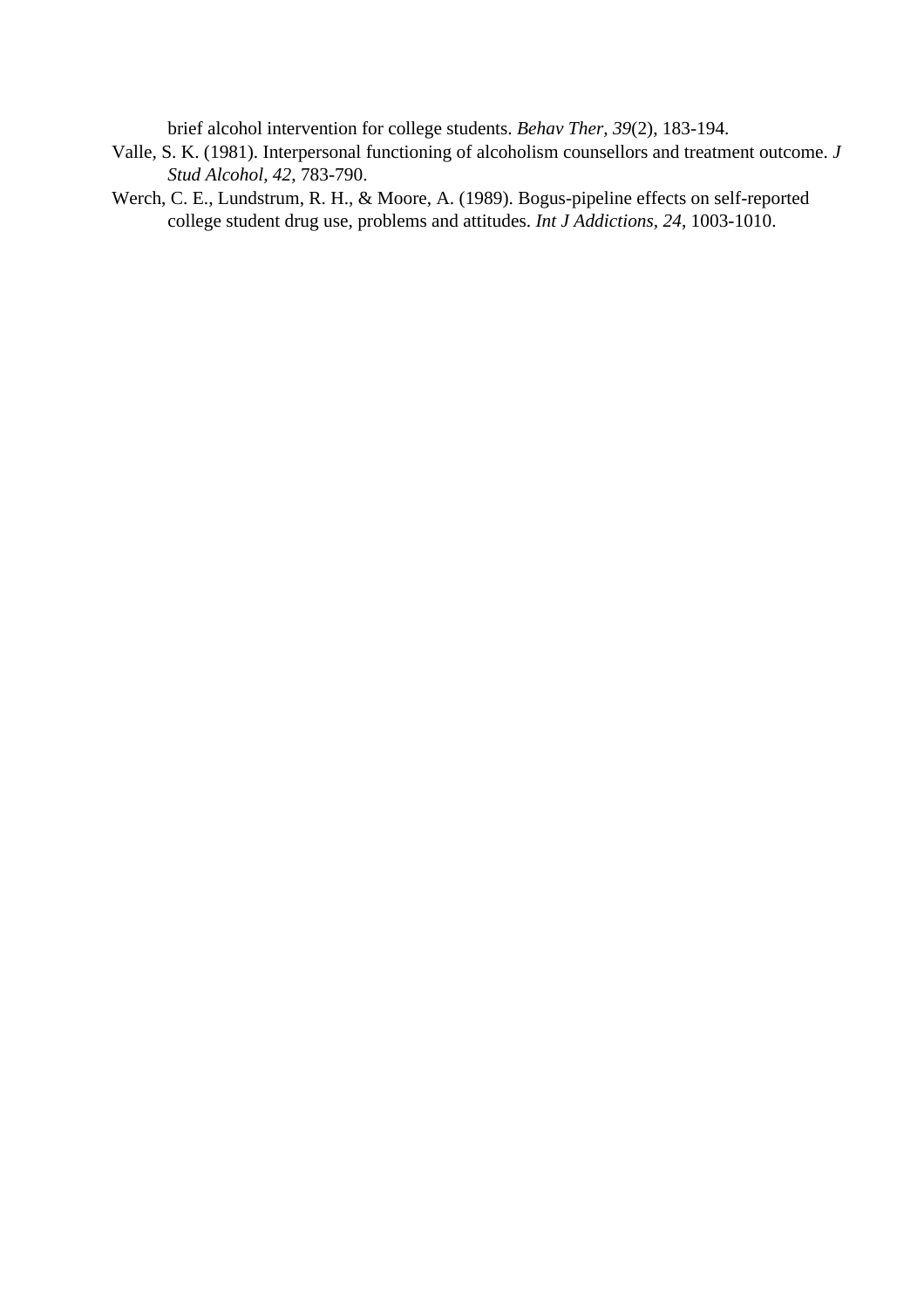**Table 1: Inter-rater reliability (Intra-class correlation coefficients)**

|                                                                                                      | $p =$   |
|------------------------------------------------------------------------------------------------------|---------|
|                                                                                                      | < 0.001 |
| .853                                                                                                 | < 0.001 |
| .855                                                                                                 | < 0.001 |
|                                                                                                      |         |
| .917                                                                                                 | < 0.001 |
| .941                                                                                                 | < 0.001 |
|                                                                                                      |         |
| .992                                                                                                 | < 0.001 |
|                                                                                                      |         |
| .963                                                                                                 | < 0.001 |
|                                                                                                      |         |
| .784                                                                                                 | 0.001   |
|                                                                                                      |         |
| .718                                                                                                 | 0.004   |
|                                                                                                      |         |
| .879                                                                                                 | < 0.001 |
|                                                                                                      |         |
| ICC<br>.907<br>.744<br>.747<br>.848<br>.889<br>.984<br>Open Questions   .929<br>.644<br>.560<br>.784 | .951    |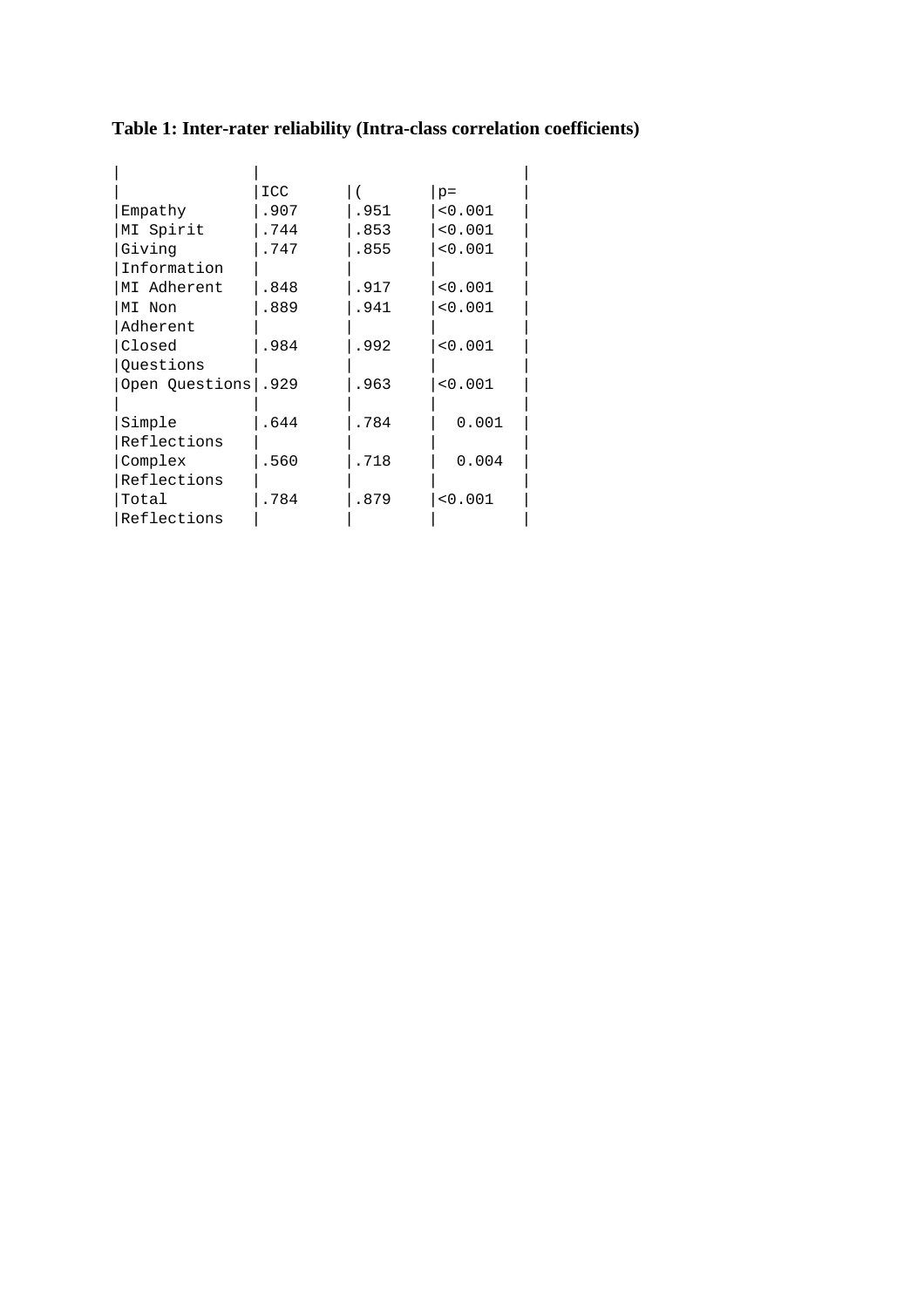| Table 2: Mean (SD) MITI summary scores for 4 practitioners |  |
|------------------------------------------------------------|--|
|                                                            |  |

| Practitioner                                  | 1              | 2                                                        | 3                       | 4              | $F =$ | $p =$    |
|-----------------------------------------------|----------------|----------------------------------------------------------|-------------------------|----------------|-------|----------|
| Empathy                                       | 5.30           | 3.54<br>$(0.92)$ $(1.35)$ $(0.83)$ $(0.70)$              | 5.20                    | 5.91           | 18.54 | < 0.0001 |
| Spirit                                        | 4.55           | 3.79<br>$(1.28)$ $(1.47)$ $(0.99)$ $(1.38)$              | 15.15                   | 5.09           | 4.84  | 0.004    |
| Reflections/questio   0.71   0.47<br>ns ratio |                | $(0.23)$ $(0.10)$ $(0.25)$ $(0.27)$                      | 0.91                    | 0.79           | 17.04 | < 0.0001 |
| % Complex<br>reflections                      | 63.8           | $ 42.1 $ $ 48.4 $<br>$(19.0)$ $(15.8)$ $(14.1)$ $(13.6)$ |                         | 60.0           | 7.90  | 0.0001   |
| % Open questions                              | 33.5<br>(6.7)  | 29.9<br>(5.9)                                            | 45.8<br>(5.8)           | 33.0<br>(6.9)  | 25.56 | < 0.0001 |
| % MI adherent                                 | 58.5<br>(19.9) | 72.8                                                     | 78.9<br>$(32.3)$ (35.9) | 84.4<br>(22.7) | 2.44  | 0.073    |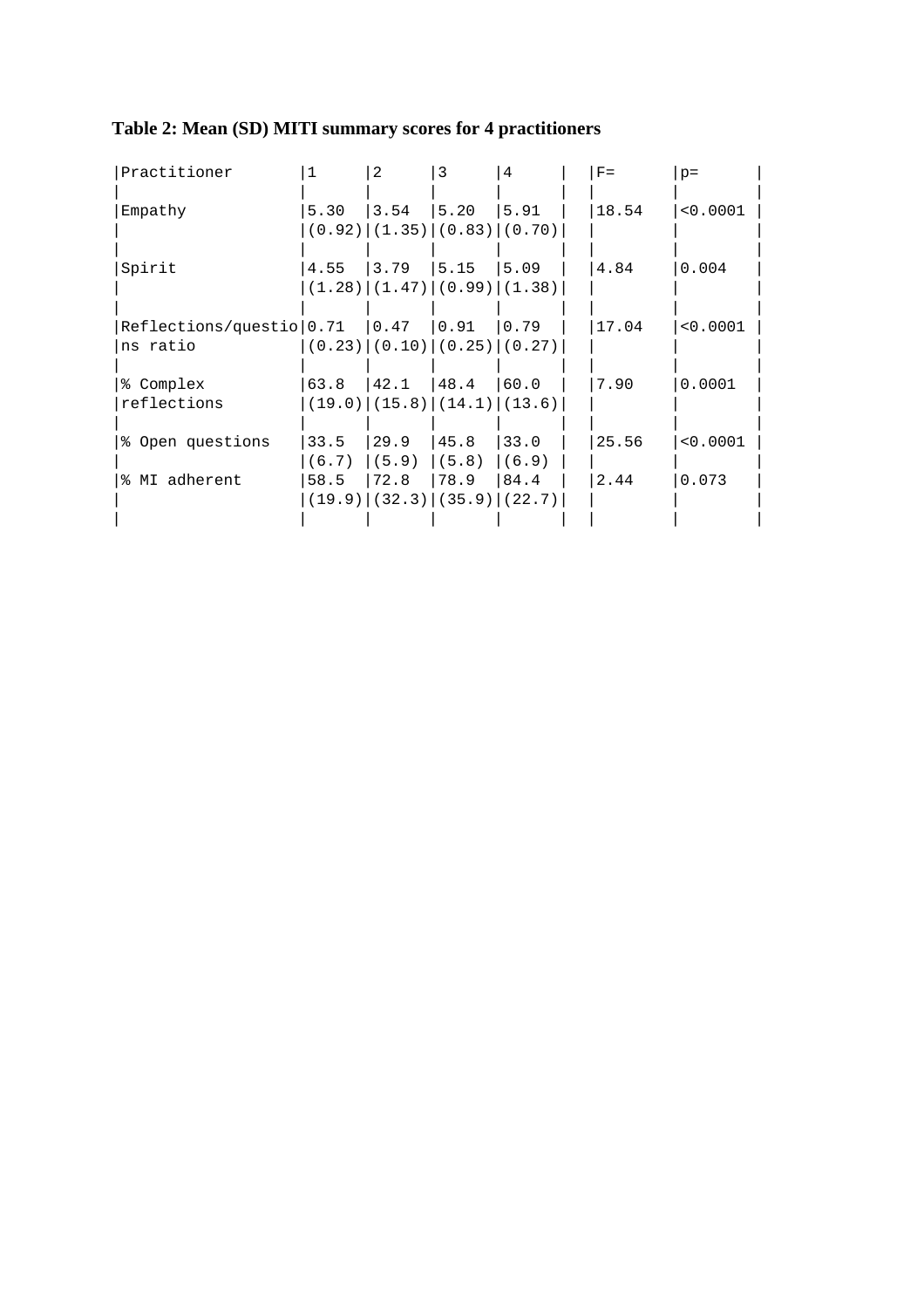|                                               | Ceased use<br>$(n=23)$ | Continued use<br>$(n=52)$ | $t =$ | $p =$ |
|-----------------------------------------------|------------------------|---------------------------|-------|-------|
| Empathy                                       | 5.17(1.15)             | 4.63(1.41)                | 1.61  | 0.113 |
| Spirit                                        | 5.04(1.11)             | 4.33(1.45)                | 2.11  | 0.038 |
| Reflections/question[0.71 (0.22)]<br>ns ratio |                        | 0.70(0.29)                | 0.19  | 0.847 |
| % Complex<br>reflections                      | 0.60(0.21)             | 0.49(0.16)                | 2.46  | 0.016 |
| % Open questions                              | 0.35(0.09)             | 0.36(0.09)                | 0.17  | 0.866 |
| % MI adherent                                 | 0.73(0.29)             | 0.72(0.30)                | 0.17  | 0.864 |
|                                               |                        |                           |       |       |

# **Table 3: Mean (SD) MITI summary scores & 3-month cessation outcome**